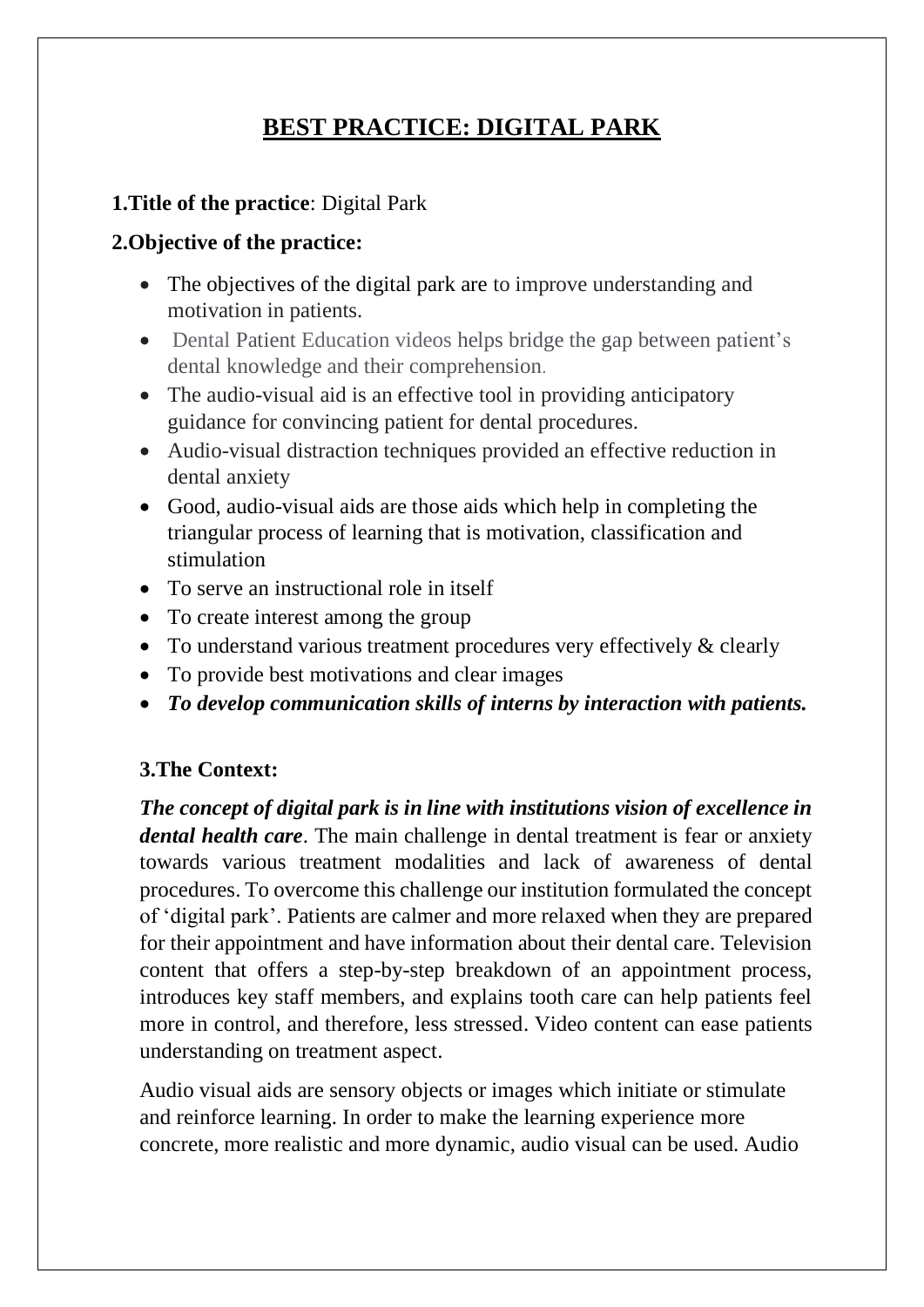visual aids are supplementary devices which helps to clarify, establish and correlate various dental concepts & treatment interpretations.

These audiovisual aids are under direct control of interns who are posted from Dept of PHD. The interns are in effect taught about effective communication skill with patients with different mental status.

#### **4.The Practice**

Fearful and anxious individuals often will feel that something horrible is going to happen during dental procedures, and hence avoid visiting the dentist. This behaviour ultimately will lead to bad oral hygiene and oral health. They will report to the dental clinic only when there is an acute emergency situation often needing complicated and traumatic treatment procedures, which will only make their fear worse, leading to complete avoidance in the future. With the advancements in Information Technology and Telecommunication, every field have moved from the real-world space to the web world. Our Patient Education videos are simple, yet have everything that a patient may want to know about a treatment process. The visual representation of a treatment process gives patients a clear understanding. Our patient education videos are created to provide patients an overview of every dental procedure. The content in our videos help patients get a picture of what the dental treatment is going to be like. Patients may still have questions and we believe it is for one good cause. When the patient is more informed on dental care, patient is the more confident about the treatment and that helps to give a better the relationship between dental practice and the patient.

#### **5.Evidence of Success**

Various feedback forms were collected from patients to know the impact and efficacy of this digital park. The response was remarkably great. The patients understanding dental hygiene were got better and they get a very clear idea on various dental treatment aspects. Every person has a different learning style or characteristic for processing information. Based on differences in learning style, various educational methods can have a role in oral health education programs. It has been well recognized that a single mode of health education can never suit all learners. With the advancement in technology and the improvement in literacy rate, there is a need for amalgamation of various newer methods in imparting oral health education. Digital Park demonstration through illustration clarifies any point better than other techniques, and an educational film makes use of this fact. In the rapidly advancing scientific era, educational videos have emerged as relatively popular tool for imparting health education. The embedding of video in bringing oral health awareness can make a significant difference in the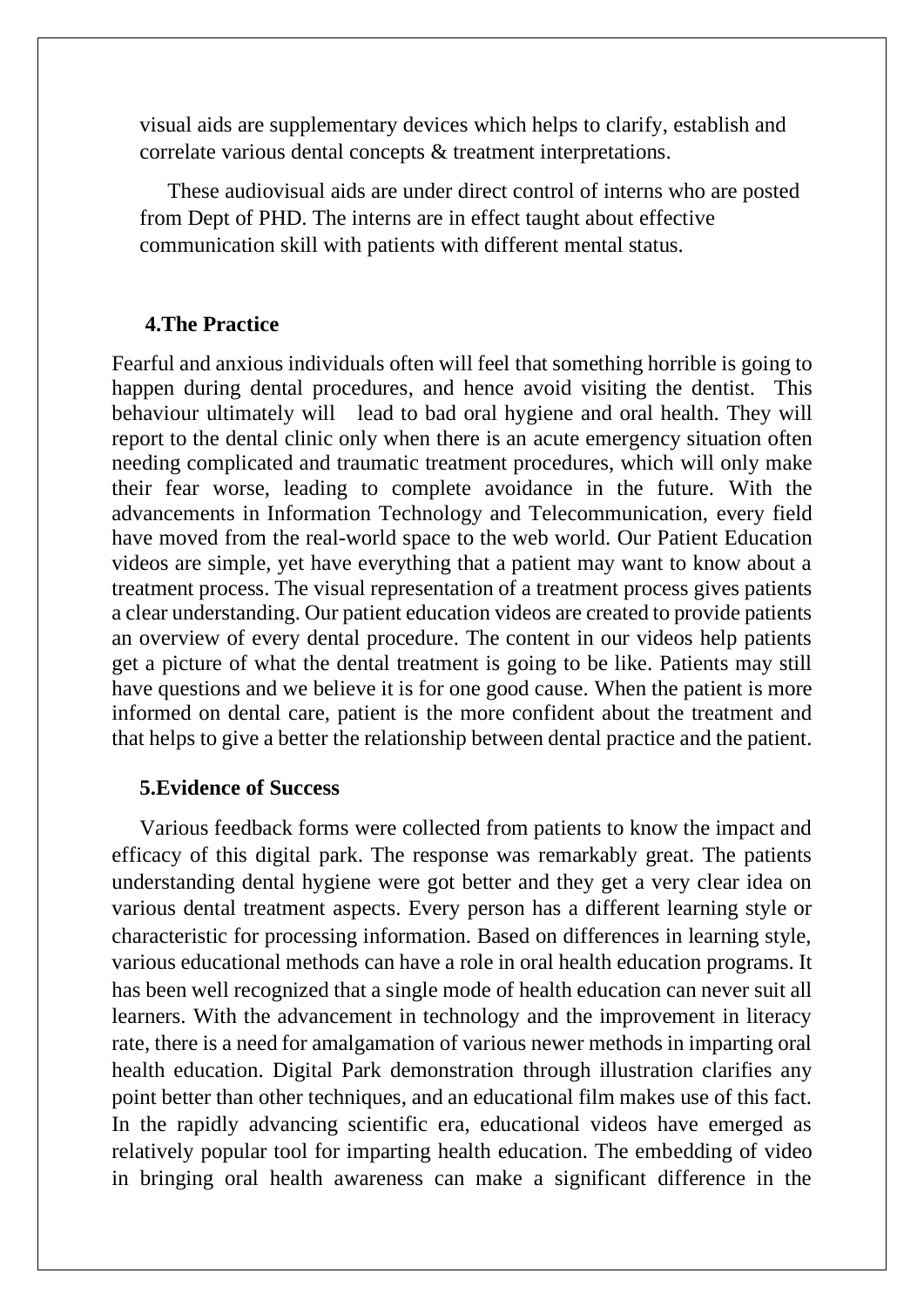knowledge and attitude of the public. Video enhances, dramatizes, and brings a sense of realism, which can have a great impact on the population.

### **6**.**Problems encountered & Resources required**

It is imperative to understand the evidence base, or lack of the information we access. This is a significant disadvantage of using social media

for learning, as it is difficult to ascertain the validity of the information given. Examples may include poorly referenced information, lack of evidence base, as well as the fact that any user can upload content to any website. Some, such as the BDA or FGDP(UK), are primarily educational. Others, such as those selling specific technologies or techniques, are set up on a more commercial basis and less likely to provide a discussion of a broad range of alternatives. In patient point of view, we can say that the same pattern wont suits to all. It has been well recognized that a single mode of health education can never suit all learners. Everybody is entirely unique. Some patients are not at all interested in all these, even though they are minority. Another main concern is the timely up dation of the data in the software

### **7.Notes**

Oral health education, an important component of oral health promotion, has been considered an essential part of dental health services. It aims to promote oral health primarily by providing information to improve awareness, leading to adoption of a healthier lifestyle, positive attitudes, and good oral health behaviour. Audio-visual aids are valuable tools in education, more so, in the field of health education, as these have a long-lasting impression on the target population. Digital Park adopted in Mahe institute of dental sciences is an excellent model in dental education and services

#### *Problems encountered:*

*The premitivve part of digital park was the showcase of videos in front of patient waiting area of each department. It was observed that there is a clear gap between information provided and patients percieverance. The distinctive idea to overcome this problem was to establish a separate space for digital park at ground floor near oral medicine department. After patient evaluation and*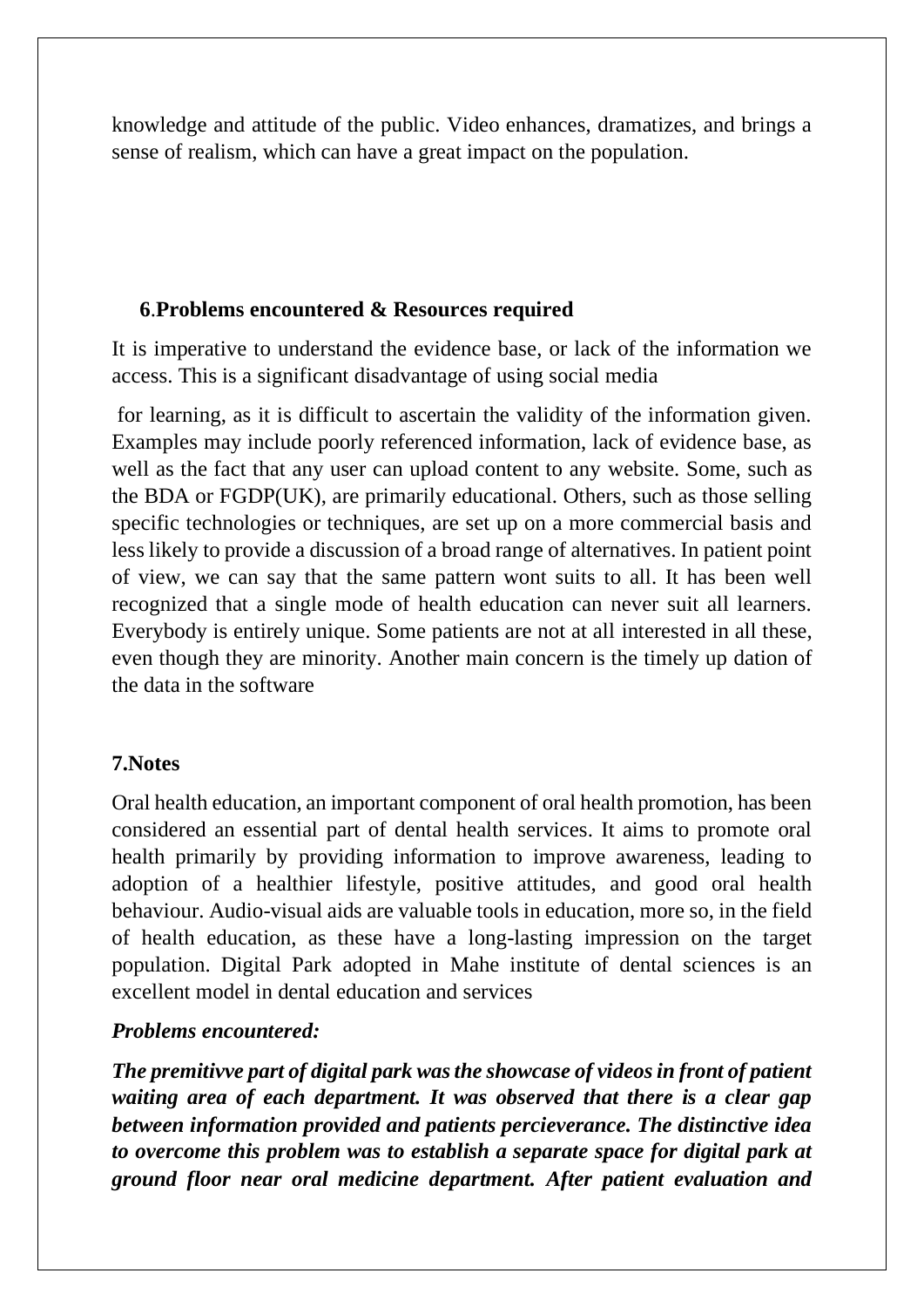*treatment planning from oral medicine department, patients are free to visit digital park and get information about the treatment procedures they are prescribed to.*